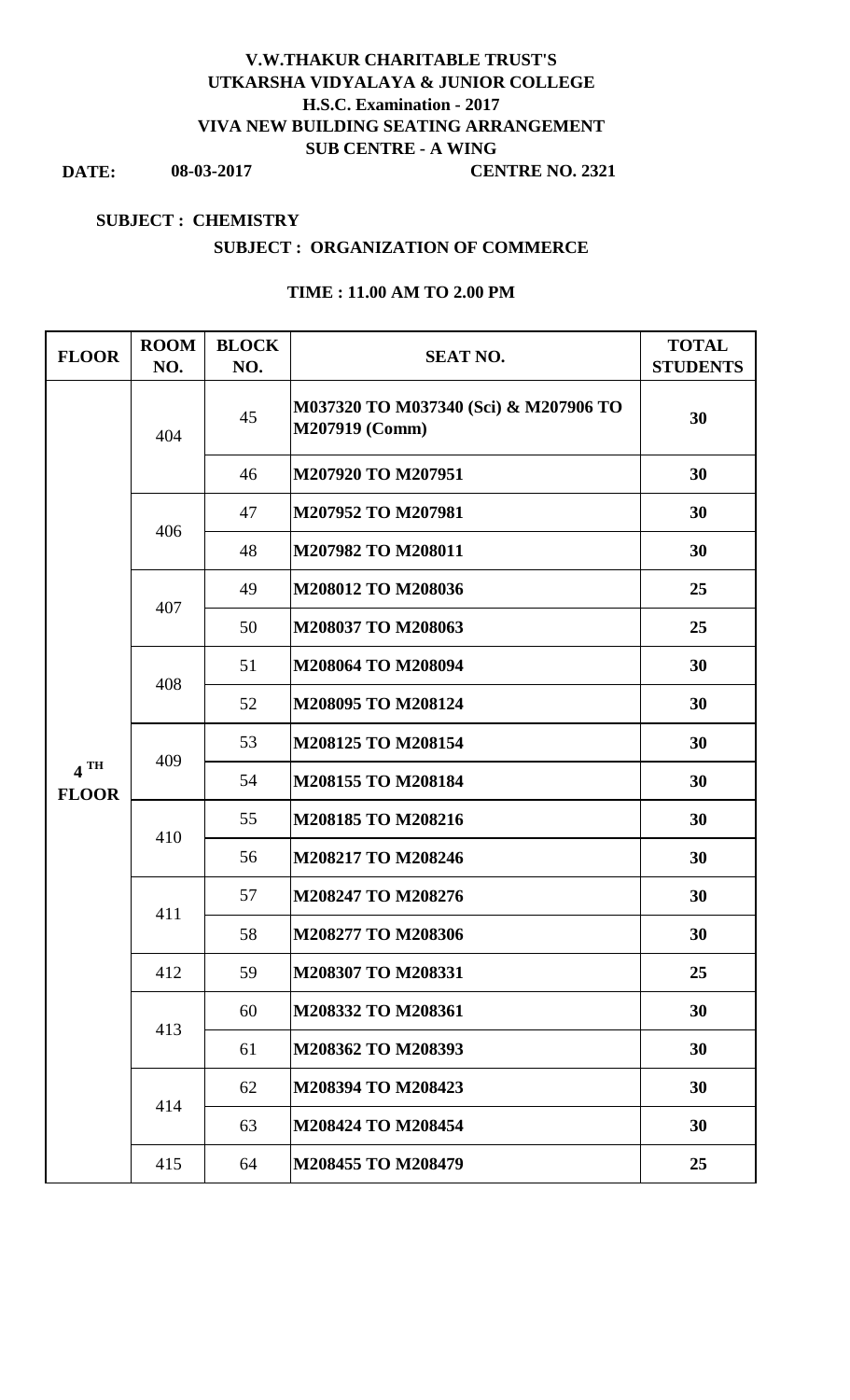## **V.W.THAKUR CHARITABLE TRUST'S UTKARSHA VIDYALAYA & JUNIOR COLLEGE H.S.C. Examination - 2017 VIVA NEW BUILDING SEATING ARRANGEMENT SUB CENTRE - A WING**

## **DATE: 08-03-2017**

#### **CENTRE NO. 2321**

#### **SUBJECT : ORGANIZATION OF COMMERCE**

| <b>FLOOR</b>                      | <b>ROOM</b><br>NO. | <b>BLOCK</b><br>NO. | <b>SEAT NO.</b>    | <b>TOTAL</b><br><b>STUDENTS</b> |
|-----------------------------------|--------------------|---------------------|--------------------|---------------------------------|
|                                   | 502                | 65                  | M208480 TO M208509 | 30                              |
|                                   |                    | 66                  | M208510 TO M208540 | 30                              |
|                                   | 503                | 67                  | M208541 TO M208570 | 30                              |
|                                   |                    | 68                  | M208571 TO M208601 | 30                              |
|                                   | 504                | 69                  | M208602 TO M208633 | 30                              |
|                                   |                    | 70                  | M208634 TO M208664 | 30                              |
|                                   | 505                | 71                  | M208665 TO M208690 | 25                              |
|                                   | 506                | 72                  | M208691 TO M208724 | 30                              |
|                                   |                    | 73                  | M208725 TO M208757 | 30                              |
|                                   | 507                | 74                  | M208758 TO M208782 | 25                              |
|                                   |                    | 75                  | M208783 TO M208807 | 25                              |
|                                   | 508                | 76                  | M208808 TO M208837 | 30                              |
| $5$ <sup>TH</sup><br><b>FLOOR</b> |                    | 77                  | M208838 TO M208867 | 30                              |
|                                   | 509                | 78                  | M208868 TO M208899 | 30                              |
|                                   |                    | 79                  | M208900 TO M208930 | 30                              |
|                                   | 510                | 80                  | M208931 TO M208960 | 30                              |
|                                   |                    | 81                  | M208961 TO M208990 | 30                              |
|                                   | 511                | 82                  | M208991 TO M209022 | 30                              |
|                                   |                    | 83                  | M209023 TO M209053 | 30                              |
|                                   | 512                | 84                  | M209054 TO M209078 | 25                              |
|                                   | 513                | 85                  | M209079 TO M209108 | 30                              |
|                                   |                    | 86                  | M209109 TO M209140 | 30                              |
|                                   | 51 <sub>A</sub>    | 87                  | M209141 TO M209173 | 30                              |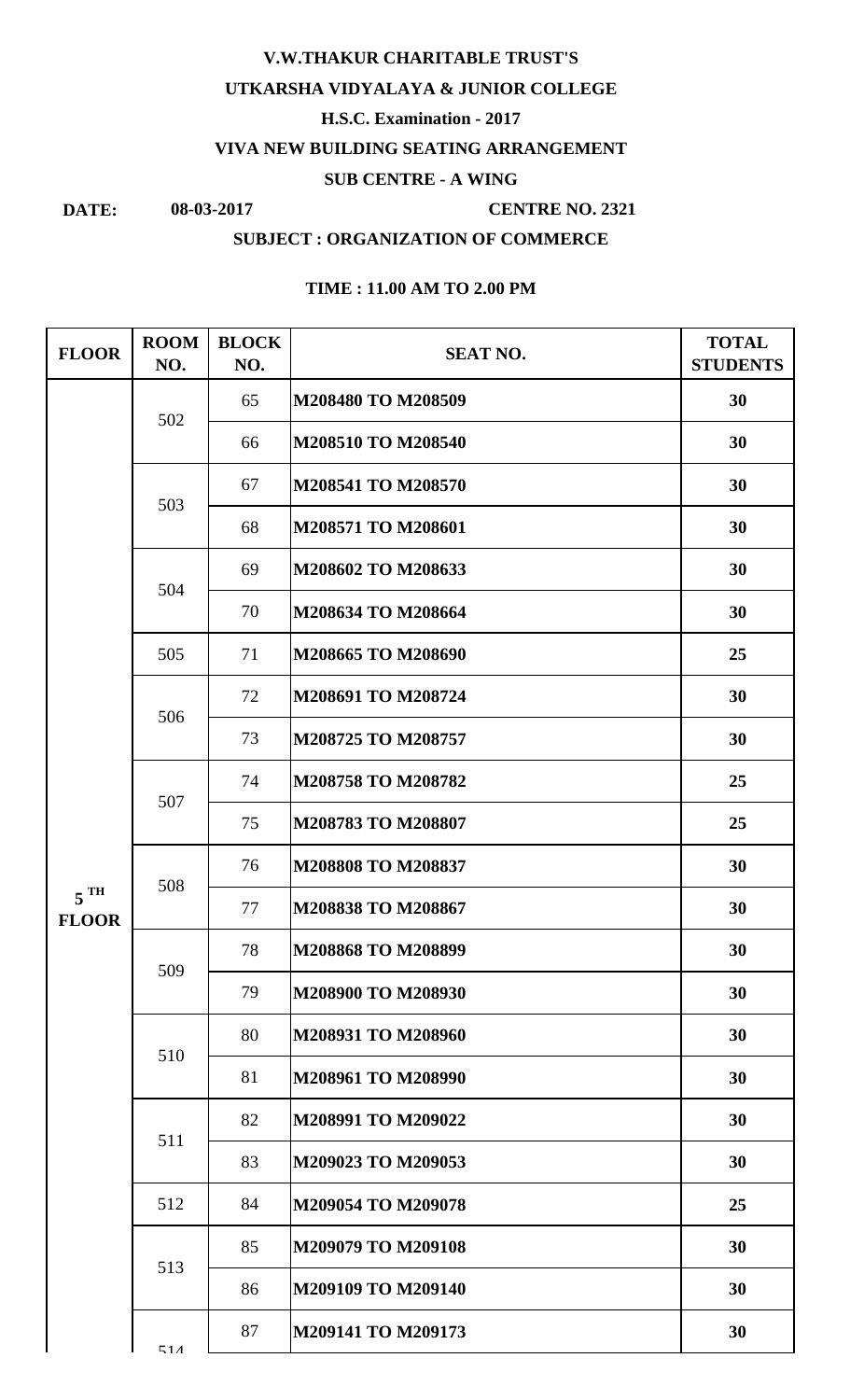| $J1$ + | 88 | M209174 TO M209204 | 30 |
|--------|----|--------------------|----|
| 515    | 89 | M209205 TO M209230 | 25 |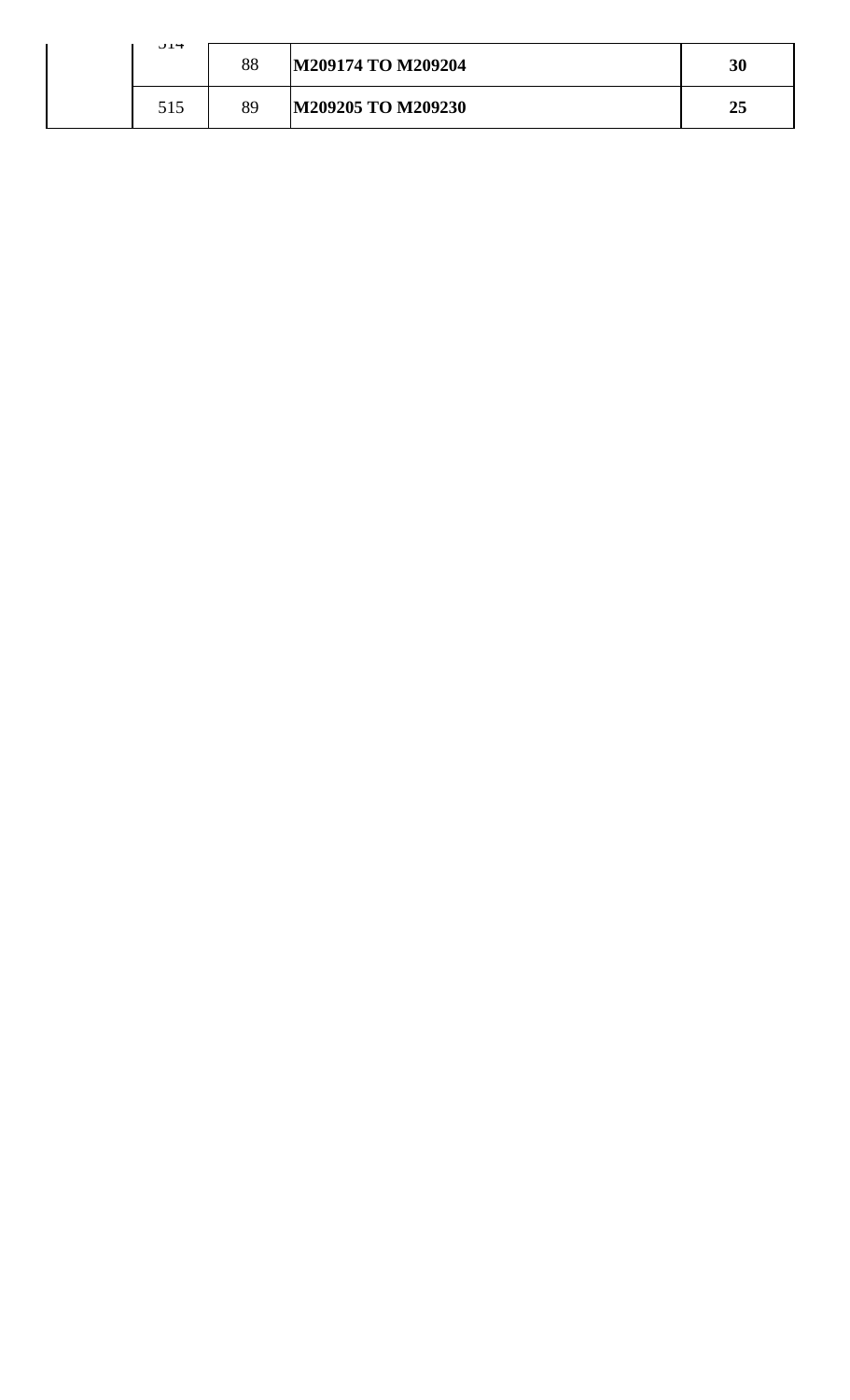## **08-03-2017 V.W.THAKUR CHARITABLE TRUST'S UTKARSHA VIDYALAYA & JUNIOR COLLEGE H.S.C. Examination - 2017 VIVA NEW BUILDING SEATING ARRANGEMENT SUB CENTRE - A WING**

**DATE:**

#### **CENTRE NO. 2321**

## **SUBJECT : ORGANIZATION OF COMMERCE**

| <b>FLOOR</b>             | <b>ROOM</b><br>NO. | <b>BLOCK</b><br>NO. | <b>SEAT NO.</b>    | <b>TOTAL</b><br><b>STUDENTS</b> |
|--------------------------|--------------------|---------------------|--------------------|---------------------------------|
| $6^{TH}$<br><b>FLOOR</b> | 602                | 90                  | M209231 TO M209260 | 30                              |
|                          |                    | 91                  | M209261 TO M209292 | 30                              |
|                          | 603                | 92                  | M209293 TO M209324 | 30                              |
|                          |                    | 93                  | M209325 TO M209355 | 30                              |
|                          | 604                | 94                  | M209356 TO M209385 | 30                              |
|                          |                    | 95                  | M209386 TO M209415 | 30                              |
|                          | 606                | 96                  | M209416 TO M209445 | 30                              |
|                          |                    | 97                  | M209446 TO M209477 | 30                              |
|                          | 607                | 98                  | M209478 TO M209502 | 25                              |
|                          |                    | 99                  | M209503 TO M209528 | 25                              |
|                          | 608                | 100                 | M209529 TO M209559 | 30                              |
|                          |                    | 101                 | M209560 TO M209590 | 30                              |
|                          | 609                | 102                 | M209591 TO M209620 | 30                              |
|                          |                    | 103                 | M209621 TO M209651 | 30                              |